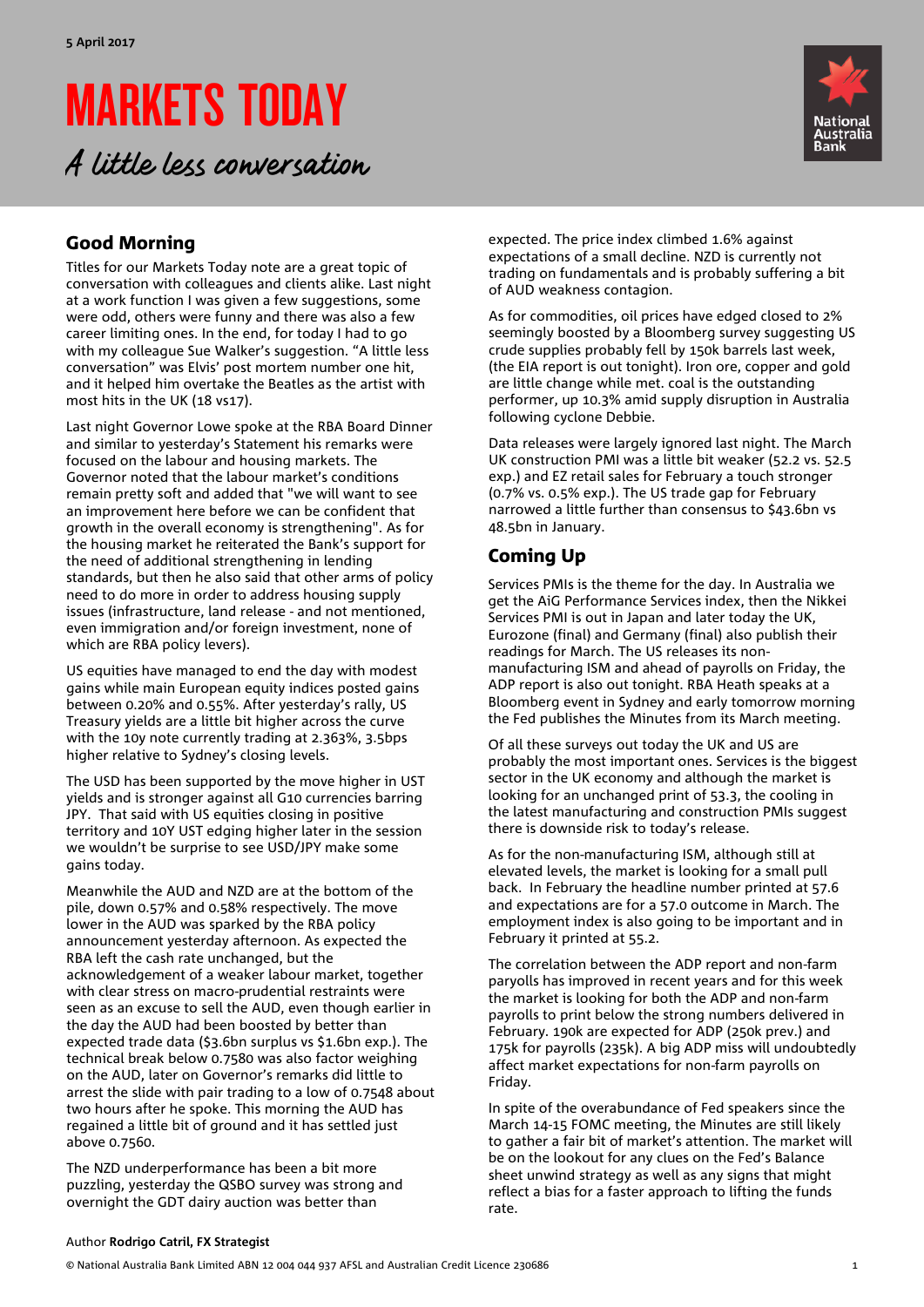### **Overnight**

On global stock markets, the S&P 500 was +0.06%. Bond markets saw US 10-years +4.12bp to 2.36%. In commodities, Brent crude oil +2.03% to \$54.2, gold+0.3% to \$1,254, iron ore +0.1% to \$79.45, steam coal +0.3% to \$89.75, met.coal +10.3% to \$215.00. AUD is at 0.7564 and the range since yesterday 5pm Sydney time is 0.7545 to 0.7615.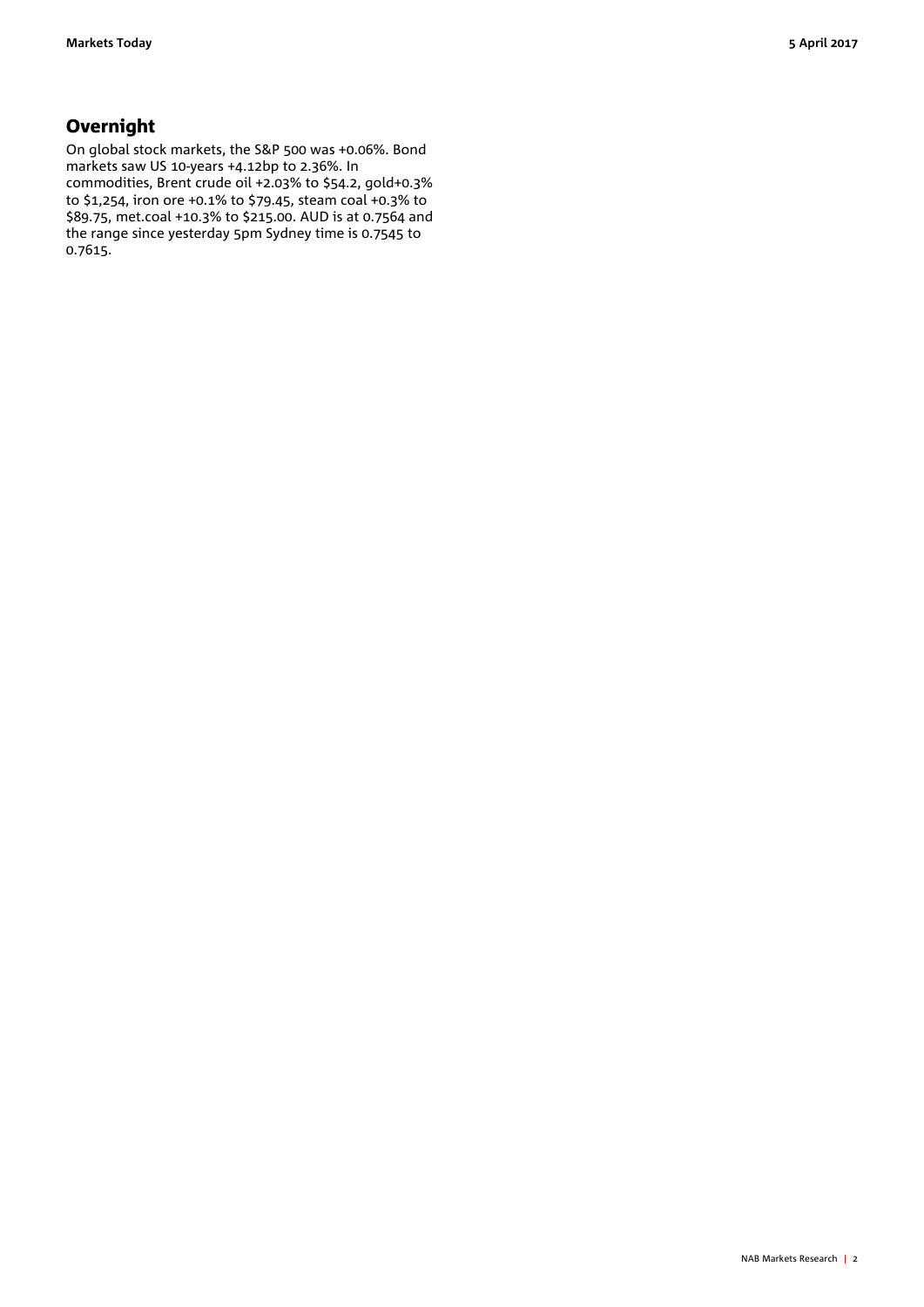### Markets





**Foreign Exchange**





|            |        |        | Indicative 24hr<br>ranges (**) |        | Other FX   |        |        | <b>Major Indices</b> |        |         |         |             | Last    | % day  |
|------------|--------|--------|--------------------------------|--------|------------|--------|--------|----------------------|--------|---------|---------|-------------|---------|--------|
|            | Last   | % chae | Low                            | High   |            | Last   | % chge |                      | Last   | % day   | % $y/y$ | Oil (Brent) | 54.20   | 2.0    |
| <b>AUD</b> | 0.7564 | $-0.5$ | 0.7545                         | 0.7615 | <b>HKD</b> | 7.7709 | 0.0    | Dow                  | 20,689 | 0.19    | 16.6    | Oil (WTI)   | 51.13   | 1.8    |
| <b>NZD</b> | 0.6975 | $-0.6$ | 0.6970                         | 0.7022 | <b>CNY</b> | 6.8872 | 0.0    | S&P 500              | 2,360  | 0.06    | 14.2    | Oil (Tapis) | 54.54   | 0.0    |
| <b>EUR</b> | 1.0674 | 0.0    | 1.0636                         | 1.0677 | SGD        | 1.3983 | 0.1    | Nasdag               | 5,899  | 0.07    | 20.6    | Gold        | 1254.40 | 0.3    |
| GBP        | 1.2441 | $-0.4$ | 1.2419                         | 1.2496 | <b>IDR</b> | 13,331 | 0.0    | <b>VIX</b>           | 12     | $-4.77$ | $-16.5$ | <b>CRB</b>  | 185.59  | 0.6    |
| JPY        | 110.71 | $-0.2$ | 110.27                         | 110.94 | THB        | 34.46  | 0.3    | <b>FTSE</b>          | 7,322  | 0.5     | 18.8    | GS Metals   | 325.7   | 0.2    |
| CAD        | 1.3404 | 0.2    | 1.3374                         | 1.3456 | <b>KRW</b> | 1,122  | 0.6    | <b>DAX</b>           | 12,282 | 0.2     | 25.0    | Aluminium   | 1927.8  | $-0.8$ |
| AUD/EUR    | 0.7087 | $-0.6$ | 0.7082                         | 0.7136 | TWD        | 30.49  | 0.5    | <b>CAC 40</b>        | 5,101  | 0.3     | 17.4    | Copper      | 5762.3  | 0.4    |
| AUD/JPY    | 83.74  | $-0.7$ | 83.23                          | 84.42  | PHP        | 50.18  | 0.0    | Nikkei               | 18,810 | $-0.9$  | 19.6    | Nickel      | 9929.8  | 1.3    |
| AUD/GBP    | 0.6080 | $-0.2$ | 0.6062                         | 0.6103 | <b>CHF</b> | 1.00   | 0.0    | Shanghai             | 3,223  | 0.0     | 7.1     | Zinc        | 2714.8  | 1.0    |
| AUD/NZD    | 1.0845 | 0.0    | 1.0812                         | 1.0879 | <b>SEK</b> | 9.01   | 0.6    | Hang Seng            | 24,261 | 0.0     | 18.4    | Ch. steel   | 3166.0  | 0.0    |
| AUD/CNH    | 5.2091 | $-0.5$ | 5.1904                         | 5.2338 |            |        |        | ASX 200              | 5,857  | $-0.3$  | 18.9    | Iron ore    | 79.5    | 0.1    |
|            |        |        |                                |        |            |        |        |                      |        |         |         |             |         |        |

|                              | Last                         | % chge           | Low     | High                                                                                                                                                                                                                 |               | Last                           | % chge  |         |                                                                                                                                                          | Last           | % day                    | % $y/y$ | Oil (Brent) | 54.20   | 2.0                                     |
|------------------------------|------------------------------|------------------|---------|----------------------------------------------------------------------------------------------------------------------------------------------------------------------------------------------------------------------|---------------|--------------------------------|---------|---------|----------------------------------------------------------------------------------------------------------------------------------------------------------|----------------|--------------------------|---------|-------------|---------|-----------------------------------------|
| AUD                          | 0.7564                       | $-0.5$           | 0.7545  | 0.7615                                                                                                                                                                                                               | <b>HKD</b>    | 7.7709                         | 0.0     |         | Dow                                                                                                                                                      | 20,689         | 0.19                     | 16.6    | Oil (WTI)   | 51.13   | 1.8                                     |
| NZD                          | 0.6975                       | $-0.6$           | 0.6970  | 0.7022                                                                                                                                                                                                               | <b>CNY</b>    | 6.8872                         | 0.0     |         | S&P 500                                                                                                                                                  | 2,360          | 0.06                     | 14.2    | Oil (Tapis) | 54.54   | 0.0                                     |
| <b>EUR</b>                   | 1.0674                       | 0.0              | 1.0636  | 1.0677                                                                                                                                                                                                               | SGD           | 1.3983                         | 0.1     |         | Nasdag                                                                                                                                                   | 5,899          | 0.07                     | 20.6    | Gold        | 1254.40 | 0.3                                     |
| GBP                          | 1.2441                       | $-0.4$           | 1.2419  | 1.2496                                                                                                                                                                                                               | <b>IDR</b>    | 13,331                         | 0.0     |         | <b>VIX</b>                                                                                                                                               | 12             | $-4.77$                  | $-16.5$ | CRB         | 185.59  | 0.6                                     |
| JPY                          | 110.71                       | $-0.2$           | 110.27  | 110.94                                                                                                                                                                                                               | THB           | 34.46                          | 0.3     |         | FTSE                                                                                                                                                     | 7,322          | 0.5                      | 18.8    | GS Metals   | 325.7   | 0.2                                     |
| CAD                          | 1.3404                       | 0.2              | 1.3374  | 1.3456                                                                                                                                                                                                               | <b>KRW</b>    | 1,122                          | 0.6     |         | <b>DAX</b>                                                                                                                                               | 12,282         | 0.2                      | 25.0    | Aluminium   | 1927.8  | $-0.8$                                  |
| AUD/EUR                      | 0.7087                       | $-0.6$           | 0.7082  | 0.7136                                                                                                                                                                                                               | <b>TWD</b>    | 30.49                          | 0.5     |         | <b>CAC 40</b>                                                                                                                                            | 5,101          | 0.3                      | 17.4    | Copper      | 5762.3  | 0.4                                     |
| AUD/JPY                      | 83.74                        | $-0.7$           | 83.23   | 84.42                                                                                                                                                                                                                | PHP           | 50.18                          | 0.0     |         | Nikkei                                                                                                                                                   | 18,810         | $-0.9$                   | 19.6    | Nickel      | 9929.8  | 1.3                                     |
| AUD/GBP                      | 0.6080                       | $-0.2$           | 0.6062  | 0.6103                                                                                                                                                                                                               | <b>CHF</b>    | 1.00                           | 0.0     |         | Shanghai                                                                                                                                                 | 3,223          | 0.0                      | 7.1     | Zinc        | 2714.8  | 1.0                                     |
| AUD/NZD                      | 1.0845                       | 0.0              | 1.0812  | 1.0879                                                                                                                                                                                                               | <b>SEK</b>    | 9.01                           | 0.6     |         | Hang Seng                                                                                                                                                | 24,261         | 0.0                      | 18.4    | Ch. steel   | 3166.0  | 0.0                                     |
| AUD/CNH                      | 5.2091                       | $-0.5$           | 5.1904  | 5.2338                                                                                                                                                                                                               |               |                                |         |         | ASX 200                                                                                                                                                  | 5.857          | $-0.3$                   | 18.9    | Iron ore    | 79.5    | 0.1                                     |
|                              |                              |                  |         |                                                                                                                                                                                                                      |               |                                |         |         |                                                                                                                                                          |                |                          |         | St. Coal    | 89.8    | 0.3                                     |
|                              | <b>Interest Rates</b>        |                  |         |                                                                                                                                                                                                                      |               |                                |         |         |                                                                                                                                                          |                | <b>Overnight Futures</b> |         | Met.coal    | 215.0   | 10.3                                    |
|                              | <b>Indicative Swap Rates</b> |                  |         |                                                                                                                                                                                                                      |               | <b>Benchmark 10 Year Bonds</b> |         |         |                                                                                                                                                          |                |                          |         | Wheat Chic. | 440.0   | $-0.1$                                  |
|                              | Cash                         | 3 <sub>mth</sub> | 2Yr     | 10Yr                                                                                                                                                                                                                 |               | Last                           | chge    | Sprd    |                                                                                                                                                          |                | Last                     | $Chge*$ | Sugar       | 16.2    | $-2.3$                                  |
| USD                          | 1.00                         | 1.15             | 1.59    | 2.35                                                                                                                                                                                                                 | <b>USD 10</b> | 2.36                           | 4.12    |         |                                                                                                                                                          | Australia      |                          |         | Cotton      | 74.9    | $-0.8$                                  |
| AUD                          | 1.50                         | 1.79             | 1.89    | 2.90                                                                                                                                                                                                                 | AUD 10        | 2.61                           | $-7.00$ | 0.24    |                                                                                                                                                          | 3 mth bill     | 98.23                    | 2.00    | Coffee      | 137.8   | $-0.1$                                  |
| NZD                          | 1.75                         | 2.00             | 2.28    | 3.37                                                                                                                                                                                                                 | NZD 10        | 3.09                           | $-7.30$ | 0.73    |                                                                                                                                                          | 3 Yr bond      | 97.8                     | 3.00    |             |         |                                         |
| <b>EUR</b>                   | 0.00                         | $-0.33$          | $-0.15$ | 0.74                                                                                                                                                                                                                 | CAD 10        | 1.58                           | 1.40    | $-0.78$ |                                                                                                                                                          | 10 Yr bond     | 97.35                    | 7.50    |             |         | Prob. of 25bps hike/cut at next meeting |
| GBP                          | 0.25                         | 0.34             | 0.58    | 1.12                                                                                                                                                                                                                 | <b>EUR 10</b> | 0.26                           | $-2.00$ | $-2.10$ |                                                                                                                                                          | $3/10$ sprd    | 0.45                     | $-4.50$ |             | bps     | %                                       |
| <b>JPY</b>                   | $-0.04$                      | 0.02             | 0.05    | 0.25                                                                                                                                                                                                                 | GBP 10        | 1.07                           | 0.30    | $-1.29$ |                                                                                                                                                          | SPI            | 5871.0                   | $-12.0$ | <b>RBA</b>  | $-1.0$  | $-4.0%$                                 |
| CAD                          | 0.50                         | 0.94             | 1.11    | 1.87                                                                                                                                                                                                                 | JPY 10        | 0.07                           | $-0.90$ | $-2.29$ |                                                                                                                                                          | *Change in bps |                          |         | <b>FED</b>  | -0      | $-1.6%$                                 |
| Last is around 6:30am Sydney |                              |                  |         | Please note the high/low FX rates are only an indication. Please refer to your National Dealer for confirmation.<br>** These are indicative ranges over the past 24 hours; please confirm rates with your NAB dealer |               |                                |         |         | * All near futures contracts, except CRB. GS Metals is Goldman Sachs industrial metals index. Metals prices are CME. Emissions: ICE Dec contracts, Euros |                |                          |         |             |         |                                         |

**Equities Commodities\***

Source: Bloomberg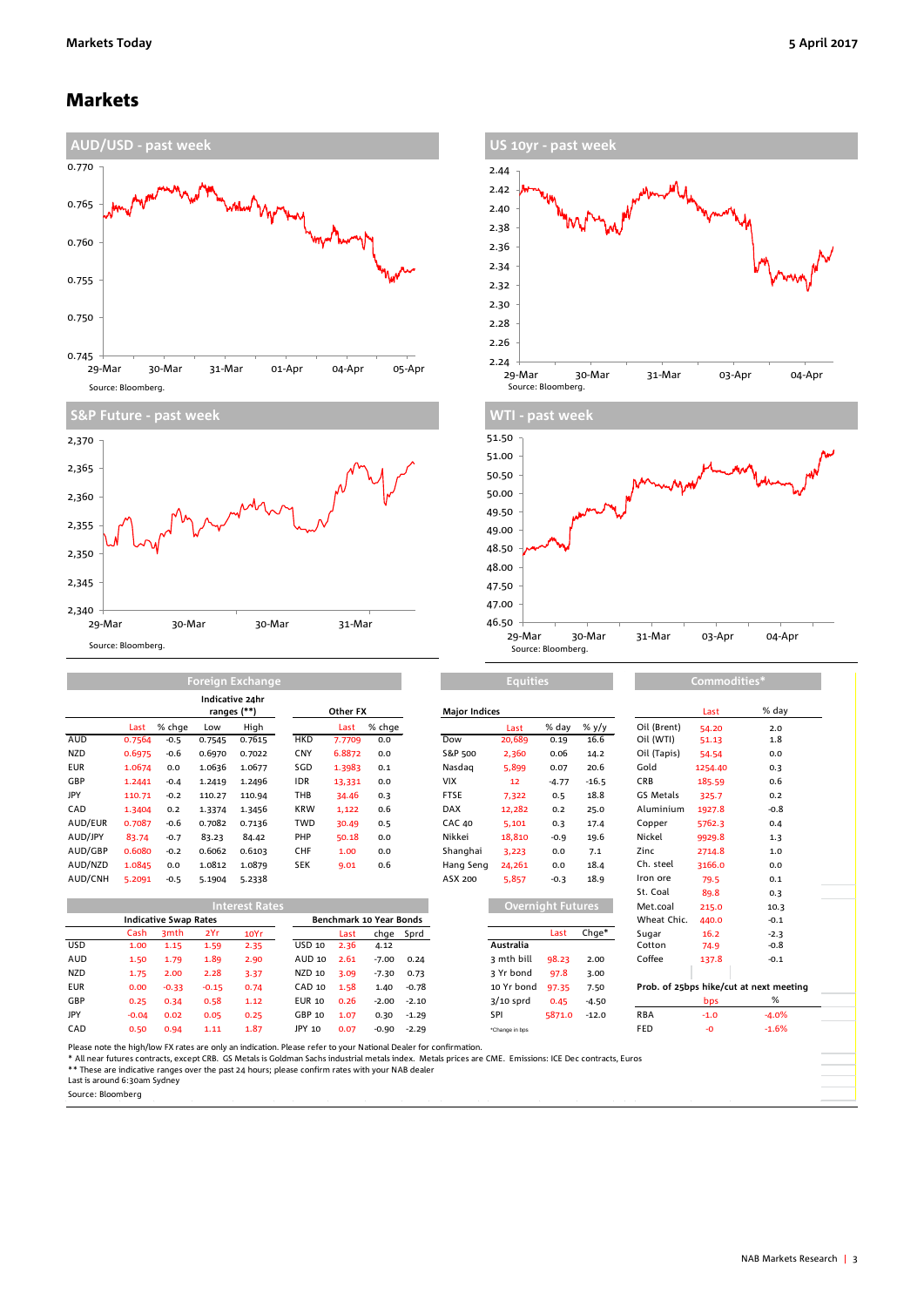## **CALENDAR**

|                           | Country Economic Indicator                                                         | Period           | Forecast        | Consensus            | Actual | Previous                | <b>GMT</b>         | <b>AEDT/AEST</b>   |
|---------------------------|------------------------------------------------------------------------------------|------------------|-----------------|----------------------|--------|-------------------------|--------------------|--------------------|
|                           | Wednesday, 5 April 2017                                                            |                  |                 |                      |        |                         |                    |                    |
| <b>NZ</b><br>UK           | ANZ Job Advertisements MoM<br>BRC Shop Price Index YoY                             | Mar<br>Mar       |                 | -0.8                 |        | 0.4<br>$-1.0$           | 23.00<br>0.10      | 8.00<br>9.10       |
| AU                        | AiG Perf of Services Index                                                         | Mar              |                 |                      |        | 49.0                    | 0.30               | 9.30               |
| JN                        | Nikkei Japan PMI Services/Composite                                                | Mar              |                 | $\prime$             |        | 51.3/52.2               | 1.30               | 10.30              |
| NZ                        | ANZ Commodity Price                                                                | Mar              |                 |                      |        | 2.0                     | 2.00               | 11.00              |
| AU                        | RBA's Heath at Bloomberg Voices Event                                              |                  |                 |                      |        |                         | 8.30               | 17.30              |
| GE<br>EC                  | Markit Germany Services/Composite PMI<br>Markit Eurozone Services/Composite PMI    | Mar F<br>Mar F   |                 | 55.6/57<br>56.5/56.7 |        | 55.6/57.0<br>56.5/56.7  | 8.55<br>9.00       | 17.55<br>18.00     |
| UK                        | Markit/CIPS UK Services/Composite PMI                                              | Mar              |                 | 53.4/53.8            |        | 53.3/53.8               | 9.30               | 18.30              |
| UK                        | Unit Labor Costs YoY                                                               | 4Q               |                 | 2                    |        | 2.3                     | 9.30               | 18.30              |
| US                        | <b>ADP Employment Change</b>                                                       | Mar              |                 | 190                  |        | 298.0                   | 13.15              | 22.15              |
| US                        | Markit US Services PMI                                                             | Mar F<br>Mar     |                 | 53.1                 |        | 52.9<br>57.6            | 14.45<br>15.00     | 23.45<br>0.00      |
| US<br>US                  | ISM Non-Manf. Composite<br><b>FOMC Meeting Minutes</b>                             | <b>Mar 15</b>    |                 | 57                   |        |                         | 19.00              | 4.00               |
| <b>Thurs</b>              | 6 April 2017                                                                       |                  |                 |                      |        |                         |                    |                    |
| AU                        | RBA Deputy Gov Debelle speaking on "Recebt Trends in Australian Capital Flows"     |                  |                 |                      |        |                         | 23.40              | 8.40               |
| CН<br>JN                  | Caixin China PMI Services/Composite<br>Consumer Confidence Index                   | Mar<br>Mar       |                 | $\prime$<br>43.4     |        | 52.6/52.6<br>43.1       | 2.45<br>6.00       | 11.45<br>15.00     |
| GE                        | Factory Orders MoM/YoY                                                             | Feb              |                 | 4/3.9                |        | $-7.4/-0.8$             | 7.00               | 16.00              |
| EC                        | ECB account of the monetary policy meeting                                         |                  |                 |                      |        |                         | 12.30              | 21.30              |
| CA                        | <b>Building Permits MoM</b>                                                        | Feb              |                 | 1.3                  |        | 5.4                     | 13.30              | 22.30              |
| US                        | Initial Jobless Claims                                                             | Apr 1            |                 | 250                  |        | 258.0                   | 13.30              | 22.30              |
| US<br>US                  | Fed's Williams Speaks on a Panel in Frankfurt<br><b>Bloomberg Consumer Comfort</b> | Apr 2            |                 |                      |        | 49.7                    | 14.30<br>14.45     | 23.30<br>23.45     |
| Frid                      | pril 2017                                                                          |                  |                 |                      |        |                         |                    |                    |
| AU                        | AiG Perf of Construction Index                                                     | Mar              |                 |                      |        | 53.1                    | 0.30               | 9.30               |
| JN                        | Labor Cash Earnings YoY                                                            | Feb              |                 | 0.5                  |        | 0.5                     | 1.00               | 10.00              |
| JN                        | Leading Index CI                                                                   | Feb P            |                 | 104.6<br>$-0.2/0.5$  |        | 104.9                   | 6.00               | 15.00              |
| GE<br>GE                  | Industrial Production SA MoM/YoY<br>Current Account Balance                        | Feb<br>Feb       |                 | 19.1                 |        | 2.8/0.0<br>12.8         | 7.00<br>7.00       | 16.00<br>16.00     |
| UK                        | Halifax House Prices MoM/3M YoY                                                    | Mar              |                 | 0.2/4                |        | 0.1/5.1                 | 8.30               | 17.30              |
| UK                        | Industrial Production MoM/YoY                                                      | Feb              |                 | 0.2/3.7              |        | $-0.4/3.2$              | 9.30               | 18.30              |
| UK                        | Manufacturing Production MoM/YoY                                                   | Feb              |                 | 0.3/3.9              |        | $-0.9/2.7$              | 9.30               | 18.30              |
| UK<br>UK                  | Construction Output SA MoM/YoY<br>Trade Balance                                    | Feb<br>Feb       |                 | 0.1/1.9<br>$-2200$   |        | $-0.4/2.0$<br>$-1966.0$ | 9.30<br>9.30       | 18.30<br>18.30     |
| UK                        | NIESR GDP Estimate                                                                 | Mar              |                 | 0.6                  |        | 0.6                     | 13.00              | 22.00              |
| CA                        | Net Change in Employment                                                           | Mar              |                 | 5                    |        | 15.3                    | 13.30              | 22.30              |
| CA                        | Unemployment Rate                                                                  | Mar              |                 | 6.7                  |        | 6.6                     | 13.30              | 22.30              |
| <b>US</b><br><b>US</b>    | Change in Nonfarm Payrolls/Unemployment Rate                                       | Mar              |                 | 175/4.7<br>0.2/2.7   |        | 235.0/4.7<br>0.2/2.8    | 13.30              | 22.30              |
| СH                        | Average Hourly Earnings MoM/YoY<br><b>Foreign Reserves</b>                         | Mar<br>Mar       |                 | 3012.5               |        | 3005.1                  | 13.30              | 22.30              |
| CA                        | Ivey Purchasing Managers Index SA                                                  | Mar              |                 | 56                   |        | 55.0                    | 15.00              | 0.00               |
| US                        | Wholesale Inventories MoM                                                          | Feb F            |                 | 0.4                  |        | 0.4                     | 15.00              | 0.00               |
| US                        | <b>Consumer Credit</b>                                                             | Feb              |                 | 15                   |        | 8.8                     | 20.00              | 5.00               |
| СH                        | Foreign Direct Investment YoY CNY                                                  | Mar              |                 |                      |        | 9.2                     |                    |                    |
| CН                        | Foreign Direct Investment YoY CNY                                                  | Mar              |                 |                      |        | 9.2                     | #VALUE!            | #VALUE!            |
| JN                        | BoP Current Account Balance                                                        | Feb              |                 |                      |        | 65.5                    | 0.50               | 9.50               |
| JN                        | BoP Current Account Adjusted                                                       | Feb              |                 |                      |        | 1259.8                  | 0.50               | 9.50               |
| JN                        | Trade Balance BoP Basis                                                            | Feb<br>Feb       |                 |                      |        | $-853.4$<br>0.5         | 0.50<br>2.30       | 9.50<br>11.30      |
| AU<br>AU                  | Home Loans MoM<br>Investment Lending                                               | Feb              |                 |                      |        | 4.2                     | 2.30               | 11.30              |
| AU                        | Owner-Occupier Loan Value MoM                                                      | Feb              |                 |                      |        | $-0.2$                  | 2.30               | 11.30              |
| JN                        | <b>Bankruptcies YoY</b>                                                            | Mar              |                 |                      |        | $-4.8$                  | 5.30               | 14.30              |
| EC                        | Sentix Investor Confidence                                                         | Apr              |                 |                      |        | 20.7<br>210.2           | 9.30               | 18.30              |
| CA<br>JN                  | <b>Housing Starts</b><br>Eco Watchers Survey Current SA                            | Mar<br>Mar       |                 |                      |        | 48.6                    | 13.15<br>#VALUE!   | 22.15<br>#VALUE!   |
| JN                        | Eco Watchers Survey Outlook SA                                                     | Mar              |                 |                      |        | 50.6                    | #VALUE!            | #VALUE!            |
| CH                        | Money Supply M2 YoY                                                                | Mar              |                 | 11.2                 |        | 11.1                    | #VALUE!            | #VALUE!            |
| CH                        | Money Supply M1 YoY                                                                | Mar              |                 | 19.55                |        | 21.4                    | #VALUE!            | #VALUE!            |
| CН<br>CН                  | Money Supply Mo YoY<br>New Yuan Loans CNY                                          | Mar<br>Mar       |                 | 4<br>1200            |        | 3.3<br>1170.0           | #VALUE!<br>#VALUE! | #VALUE!<br>#VALUE! |
| CН                        | Aggregate Financing CNY                                                            | Mar              |                 | 1500                 |        | 1150.0                  | #VALUE!            | #VALUE!            |
| NZ                        | REINZ House Sales YoY                                                              | Mar              |                 |                      |        | $-14.2$                 | #VALUE!            | #VALUE!            |
| CA                        | Bloomberg Nanos Confidence                                                         | Apr 7            |                 |                      |        | 58.7                    | 15.00              | 0.00               |
| US<br>Tuesda              | Labor Market Conditions Index Change<br>11 April 2017                              | Mar              |                 |                      |        | 1.3                     | #VALUE!            | #VALUE!            |
| NZ                        | Card Spending Retail MoM                                                           | Mar              |                 |                      |        | $-0.6$                  | 23.45              | 8.45               |
| <b>NZ</b>                 | Card Spending Total MoM                                                            | Mar              |                 |                      |        | $-1.0$                  | 23.45              | 8.45               |
| UK                        | BRC Sales Like-For-Like YoY                                                        | Mar              |                 |                      |        | $-0.4$                  | 0.10               | 9.10               |
| AU<br>AU                  | ANZ Roy Morgan Weekly Consumer Confidence Index                                    | Apr 2<br>Mar     |                 |                      |        | 113.8<br>9.0            | 0.30<br>2.30       | 9.30<br>11.30      |
| AU                        | <b>NAB Business Conditions</b><br><b>NAB Business Confidence</b>                   | Mar              |                 |                      |        | 7.0                     | 2.30               | 11.30              |
| JN                        | Machine Tool Orders YoY                                                            | Mar P            |                 |                      |        | 9.1                     | 7.00               | 16.00              |
| UK                        | <b>CPIH YoY</b>                                                                    | Mar              |                 |                      |        | 2.3                     | 9.30               | 18.30              |
| UK<br>UK                  | CPI MoM<br>CPI YoY                                                                 | Mar<br>Mar       |                 |                      |        | 0.7<br>2.3              | 9.30<br>9.30       | 18.30<br>18.30     |
| UK                        | CPI Core YoY                                                                       | Mar              |                 |                      |        | 2.0                     | 9.30               | 18.30              |
| UK                        | Retail Price Index                                                                 | Mar              |                 |                      |        | 268.4                   | 9.30               | 18.30              |
| UK                        | <b>RPI MoM</b>                                                                     | Mar              |                 |                      |        | 1.1                     | 9.30               | 18.30              |
| UK                        | <b>RPI YoY</b>                                                                     | Mar              |                 |                      |        | 3.2                     | 9.30               | 18.30              |
| UK<br>UK                  | RPI Ex Mort Int.Payments (YoY)<br>PPI Input NSA MoM                                | Mar<br>Mar       |                 |                      |        | 3.5<br>$-0.4$           | 9.30<br>9.30       | 18.30<br>18.30     |
| UK                        | PPI Input NSA YoY                                                                  | Mar              |                 |                      |        | 19.1                    | 9.30               | 18.30              |
| UK                        | PPI Output NSA MoM                                                                 | Mar              |                 |                      |        | 0.2                     | 9.30               | 18.30              |
| UK                        | PPI Output NSA YoY                                                                 | Mar              |                 |                      |        | 3.7                     | 9.30               | 18.30              |
| UK<br>UK                  | PPI Output Core NSA MoM<br>PPI Output Core NSA YoY                                 | Mar<br>Mar       |                 |                      |        | 0.0<br>2.4              | 9.30<br>9.30       | 18.30<br>18.30     |
| UK                        | House Price Index YoY                                                              | Feb              |                 |                      |        | 6.2                     | 9.30               | 18.30              |
| EC                        | Industrial Production SA MoM                                                       | Feb              |                 |                      |        | 0.9                     | 10.00              | 19.00              |
| EC                        | Industrial Production WDA YoY                                                      | Feb              |                 |                      |        | 0.6                     | 10.00              | 19.00              |
| GE<br>EC                  | ZEW Survey Current Situation<br><b>ZEW Survey Expectations</b>                     | Apr<br>Apr       |                 |                      |        | 77.3<br>25.6            | 10.00<br>10.00     | 19.00<br>19.00     |
| GE                        | <b>ZEW Survey Expectations</b>                                                     | Apr              |                 |                      |        | 12.8                    | 10.00              | 19.00              |
| US                        | NFIB Small Business Optimism                                                       | Mar              |                 |                      |        | 105.3                   | 11.00              | 20.00              |
| US                        | <b>JOLTS Job Openings</b>                                                          | Feb              |                 |                      |        | 5626.0                  | 15.00              | 0.00               |
|                           | Upcoming Central Bank Interest Rate Announcements                                  |                  |                 |                      |        |                         |                    |                    |
| Australia, RBA            |                                                                                    | 4-Apr            | 1.50%           | 1.50%                |        | 1.50%                   |                    |                    |
| Canada, BoC<br>Europe ECB |                                                                                    | 12-Apr           | 0.5%<br>$-0.4%$ | 0.5%<br>$-0.4%$      |        | 0.5%<br>$-0.4%$         |                    |                    |
| Japan, BoJ                |                                                                                    | 17-Apr<br>27-Apr | $-0.1%$         | $-0.1%$              |        | $-0.1%$                 |                    |                    |
| US Federal Reserve        |                                                                                    | 4-May            | 0.75-1.00%      | 0.75-1.00%           |        | 0.75-1.00%              |                    |                    |
| New Zealand, RBNZ         |                                                                                    | 11-May           | 1.75%           | 1.75%                |        | 1.75%                   |                    |                    |
| UK BOE                    |                                                                                    | 11-May           | 0.25%           | 0.25%                |        | 0.25%                   |                    |                    |
|                           | GMT: Greenwich Mean Time; AEDT: Australian Daylight Savings Time                   |                  |                 |                      |        |                         |                    |                    |